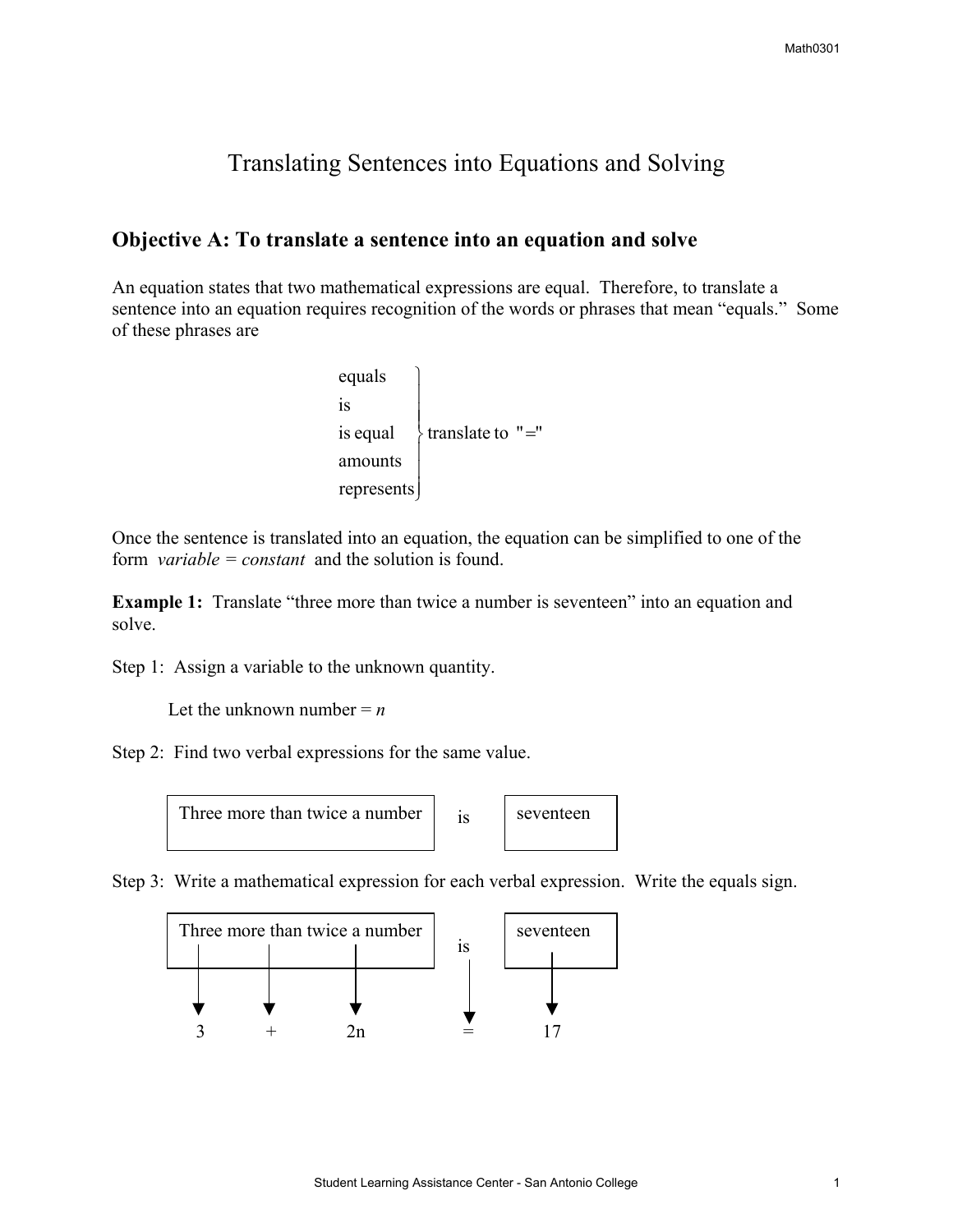Step 4: Solve the resulting equation.

$$
3 + 2n - 3 = 17 - 3
$$
  
\n
$$
2n = 14
$$
  
\n
$$
\frac{2n}{2} = \frac{14}{2}
$$
  
\n
$$
n = 7
$$
  
\n
$$
3 + 2n - 3 = 17 - 3
$$
  
\n
$$
3 + 2n - 3 = 14
$$
  
\n
$$
3 + 2n - 3 = 14
$$
  
\n
$$
4 \text{ divide both sides of the equation by 2}
$$

The number is seven.

#### **Example 2:**

Translate "a number decreased by eight equals twelve" into an equation and solve.

Step 1: Assign a variable to the unknown quantity.

Let the unknown number  $= x$ 

Step 2: Find two verbal expressions for the same value.



Step 3: Write a mathematical expression for each verbal expression. Write the equals sign.



Step 4: Solve the equation

$$
\begin{array}{rcl}\nx - 8 & = & 12 \\
x - 8 & + & 8 \\
x & = & 12 + 8 \\
x & = & 20\n\end{array}
$$

The number is twenty.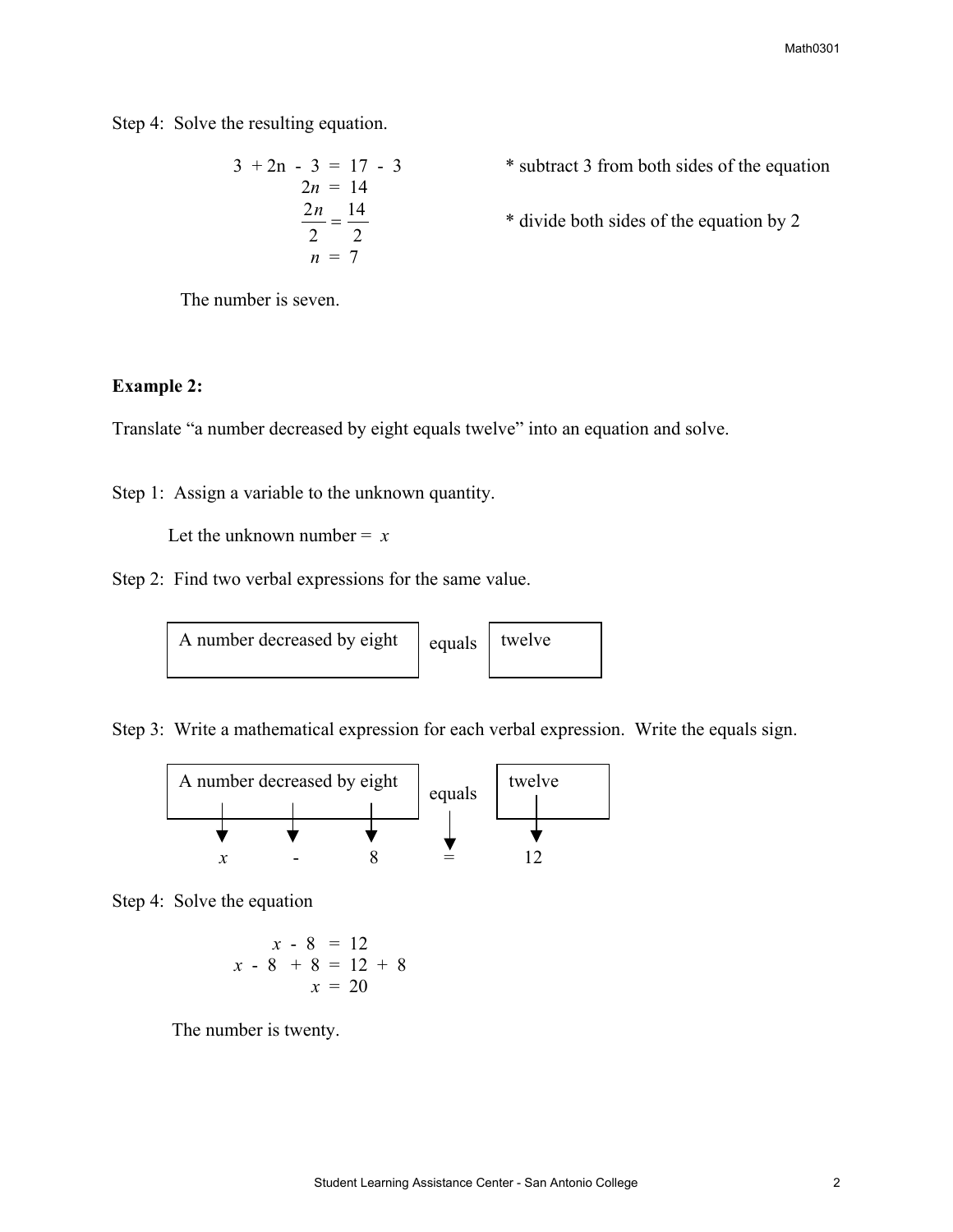#### Example 3:

The quotient of a number and six is five. Find the number.

Step 1: Assign a variable to the unknown quantity.

Let the unknown number  $= z$ 

Step 2: Find two verbal expressions for the same value.



Step 3: Write a mathematical expression for each verbal expression. Write the equals sign.



\*use fractions when converting the word "quotient" into a mathematical equation

Step 4: Solve the equation.

$$
\frac{z}{6} = 5
$$
  
6 ×  $\frac{z}{6} = 6 \times 5$  Multiply each side of the equation by our denominator of 6  
 $z = 30$ 

The number is 30.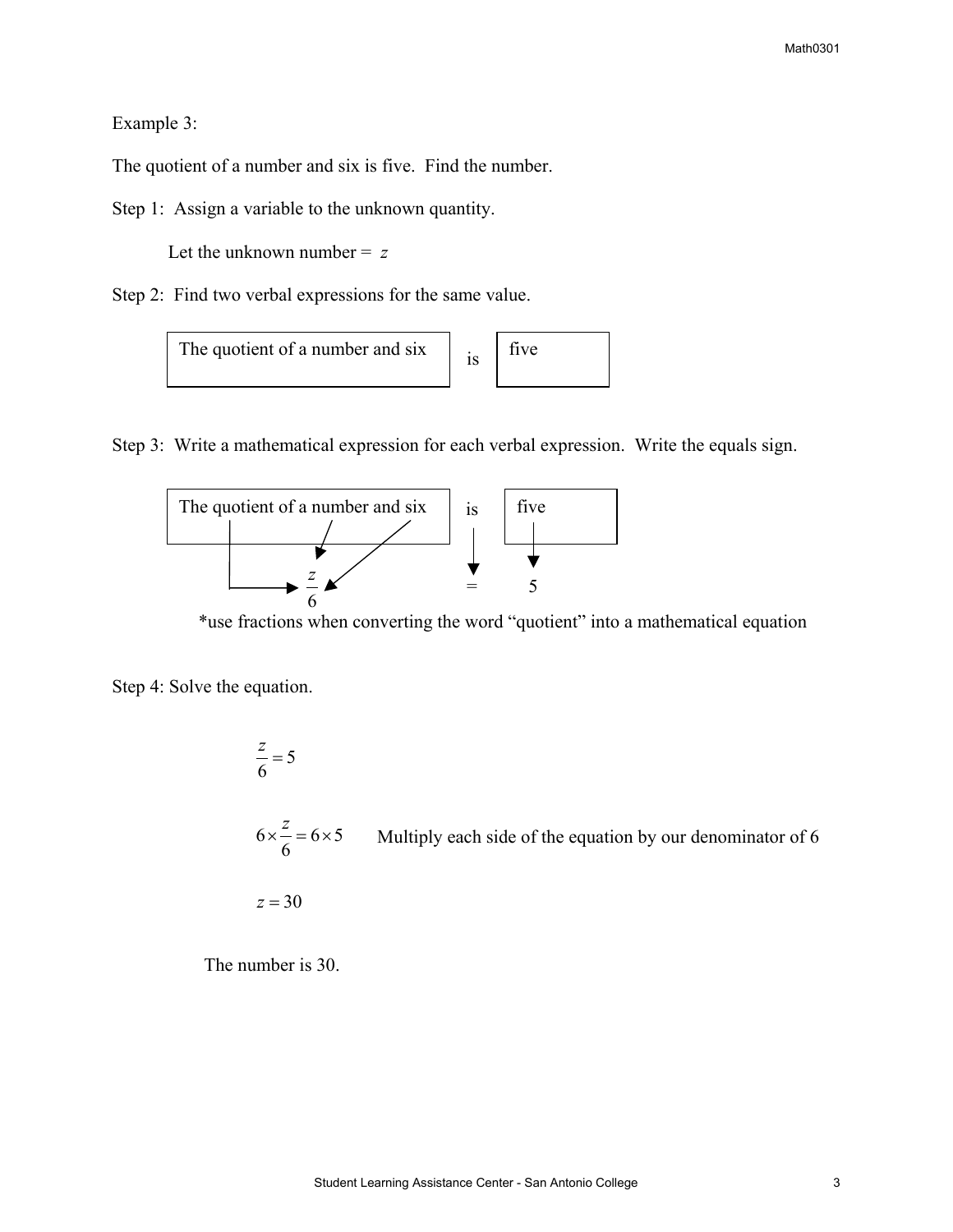# **Example 4:**

Eight decreased by twice a number is four.

Step 1: Assign a variable to the unknown quantity.

Let the unknown number  $= t$ 

Step 2: Find two verbal expressions for the same value.

|  | Eight decreased by twice a number |  | four |
|--|-----------------------------------|--|------|
|--|-----------------------------------|--|------|

Step 3: Write a mathematical expression for each verbal expression. Write the equals sign.

| Eight decreased by twice a number |  |  |  | 1S | four |  |
|-----------------------------------|--|--|--|----|------|--|
|                                   |  |  |  |    |      |  |

Step 4: Solve the equation.

8-2t = 4  
\n8-8-2t = 4-8  
\n-2t = -4  
\n
$$
\frac{-2t}{-2} = \frac{-4}{-2}
$$
\n
$$
t = 2
$$

The number is 2.

#### **Example 5:**

Three less than the ratio of a number to seven is one. Find the number.

Step 1: Assign a variable to the unknown quantity.

Let the unknown number  $=x$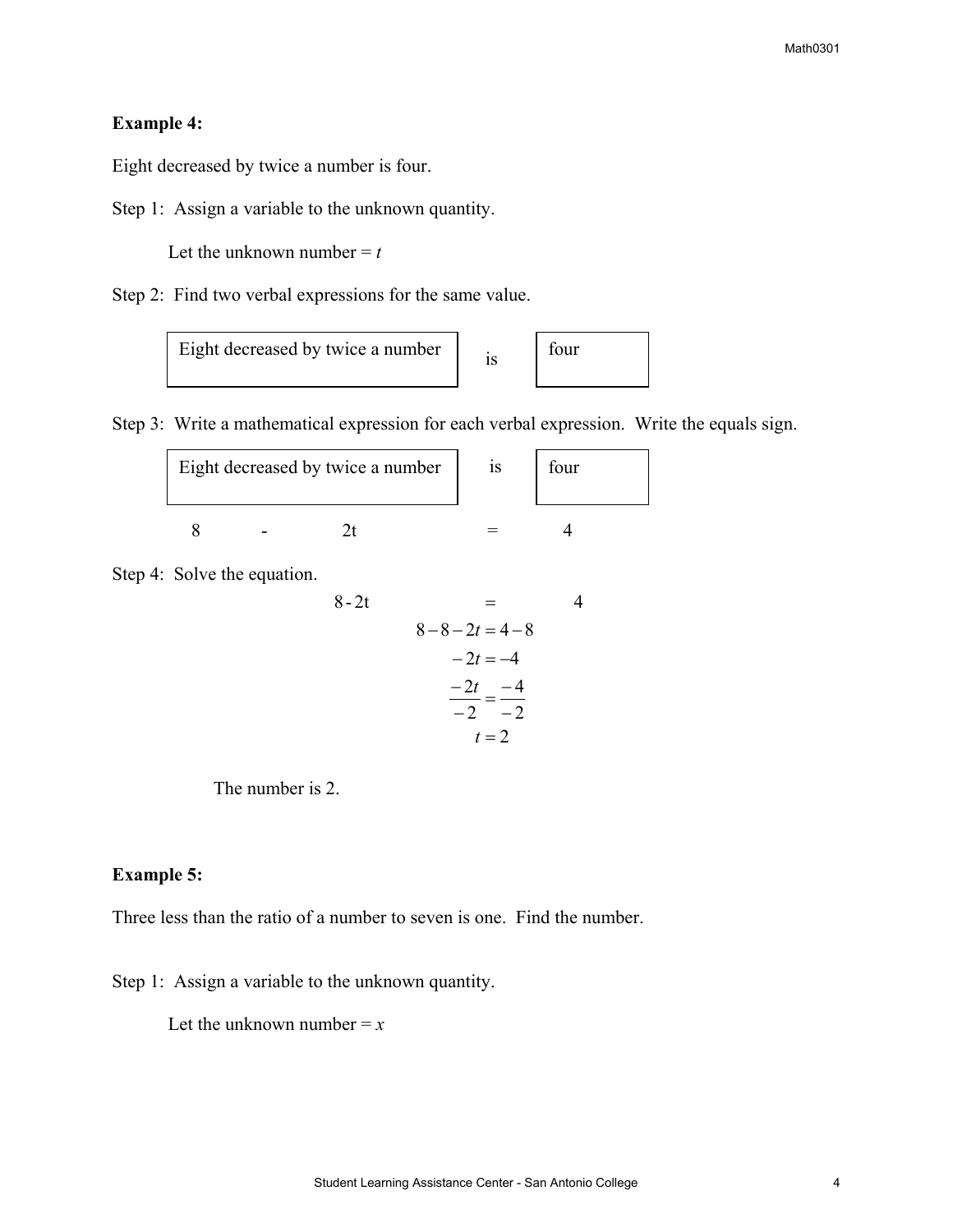Step 2: Find two verbal expressions for the same value.

| Three less than the ratio of a number to seven |  | l one |
|------------------------------------------------|--|-------|
|------------------------------------------------|--|-------|

Step 3: Write a mathematical expression for each verbal expression. Write the equals sign.

| Three less than the ratio of a number to seven $\parallel$ is |  |  |  |
|---------------------------------------------------------------|--|--|--|
|                                                               |  |  |  |

Step 4: Solve the equation.

$$
\frac{x}{7} - 3 = 1
$$
  

$$
\frac{x}{7} - 3 + 3 = 1 + 3
$$
  

$$
\frac{x}{7} = 4
$$
  

$$
7 \cdot \frac{x}{7} = 7 \cdot 4
$$
  

$$
x = 28
$$

The number is 28.

### **Example 6:**

The cost of a television with remote control is \$649. This amount is \$125 more than the cost without remote control. Find the cost of the television without remote control.

#### **Strategy**

To find the cost of the television without remote control, write and solve an equation using C to represent the cost of the television without remote control.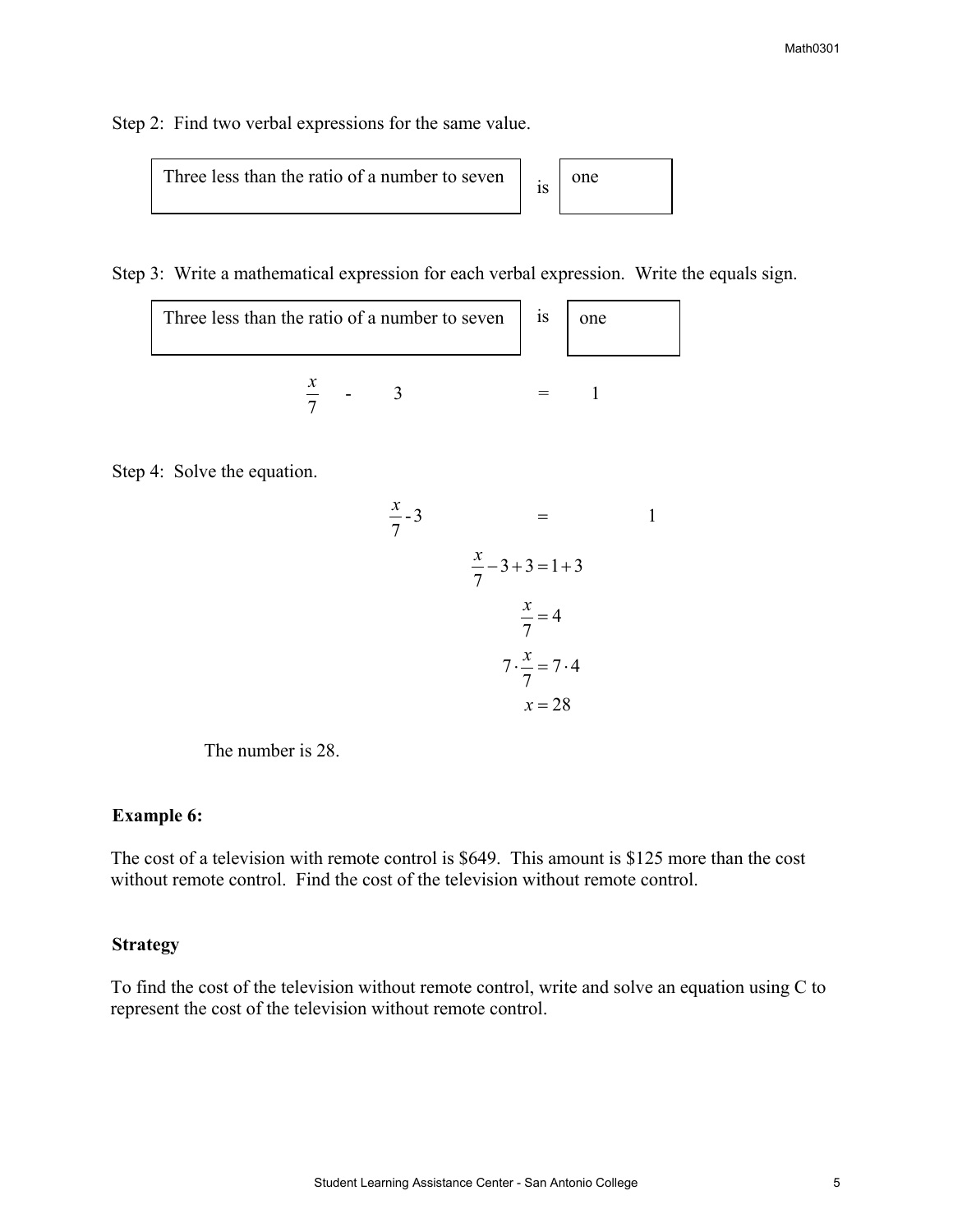### **Solution**

### Step 1:

Let the cost of the TV without the remote  $= C$ 

### Step 2:

| The cost of a television with<br>\$125 more than TV without remote<br>remote control |
|--------------------------------------------------------------------------------------|
|--------------------------------------------------------------------------------------|

Step 3:

| The cost of a television with<br>remote control | $I_{\mathcal{S}}$ | \$125 more than TV without remote |  |  |
|-------------------------------------------------|-------------------|-----------------------------------|--|--|
| 649                                             |                   |                                   |  |  |

Step 4: Solve the equation

$$
649 = C + 125
$$
  

$$
649 - 125 = C + 125 - 125
$$
  

$$
524 = C
$$

The cost of the television without remote control is \$524.

# **Example 7:**

By purchasing a fleet of cars, a company receives a discount of \$1972 on each car purchased. This amount is 8% of the regular price. Find the regular price.

# **Strategy**

To find the regular price, write and solve an equation using *P* to represent the regular price of the car.

## **Solution**

Step 1:

Let the regular price  $= P$